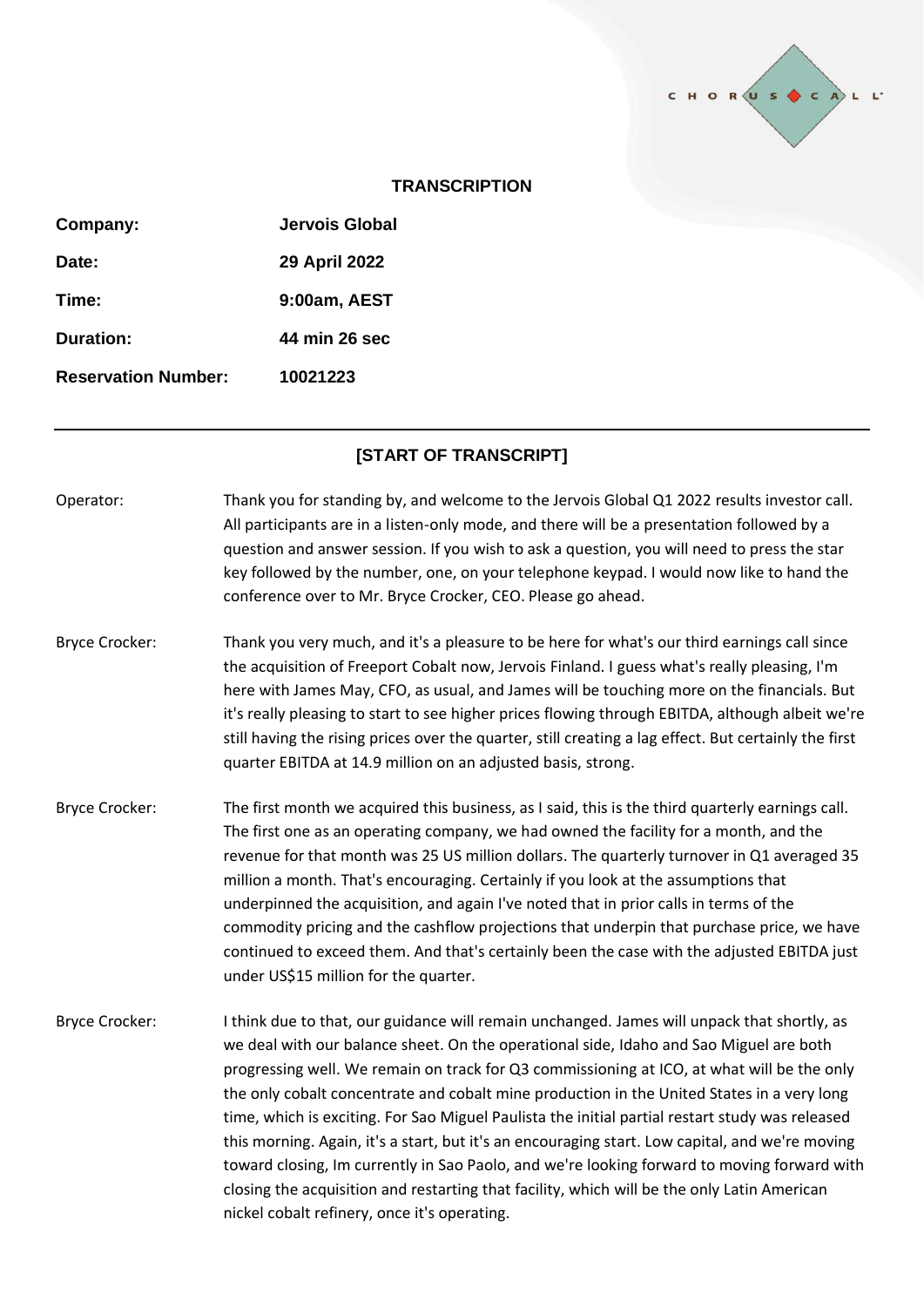

- Bryce Crocker: And I guess finally, I've been pleased with the way that our shares have traded. I think the entry into the FTSE All World & ASX 300 were very important events for the company. For liquidity and the introduction to shared registers and a new pool of owners is very encouraging. It's certainly a personal highlight as I look at the support that we've got now across equity capital markets and across a breadth of investors that we just simply didn't have 3, 6, 12 months ago.
- Bryce Crocker: If we turn to the next slide, please, to slide number five, and to Jervois Finland specifically. Cobalt market continues to be healthy. Obviously the pace of rising prices has moderated over the quarter, and there are headwinds. We've got COVID restrictions in China, which many of you will be familiar with, which are having a significant impact on economic activity in some of the main industrial regions of the country. Russia's invasion of Ukraine, in addition to their humanitarian consequences, has created significant dislocation in commodity markets, including supply chains. And I guess something that many of our peers on the trading side will touch on in their own, to the extent that they're public, in their own earnings will be on logistics. And what's happening on the supply chain is quite profound. And if you look at our Q1 results versus the prior year, you can start to see that flowing through the sales volume that was 1,446 tonnes for the quarter. The production volume for the quarter, was a couple of hundred tonnes south of that, and we're not immune to the logistical challenges.
- Bryce Crocker: That's not only from Africa, including mine sources in Africa getting out of inland countries out through South Africa, shipping, which you'd be familiar with, but also from Kokkola to customers. And then the logistical situation everywhere is just extraordinarily stressed right now. So that did have an impact in Q1, albeit obviously we're in a situation where cobalt last finished the quarter almost \$40 a pound, which is clearly an improved outcome over prior quarters.
- Bryce Crocker: If we move onto slide number seven please, so I'll just touch on the marketing in a little more detail. Stepping back, the US and Europe, despite the geopolitical turmoil, remain strong in terms of our customer base. Japan is moderating. China has obviously, essentially stopped to a large extent. So there is a disconnect right now between what you see in western versus eastern markets, metal prices outside of China we're seeing are holding at around \$40 a pound. We've heard reports of material being moved in China and out of China for up to \$5 a pound less. Hydroxide payables are slipping down as China has been looking to release inventory, as their production and sales downturn.
- Bryce Crocker: And to reiterate I guess with the three components of the business, chemicals, catalysts and ceramics, powder metallurgy and obviously batteries, we selectively choose to participate in these industries in a way that maximises margin. And we continue to do so. We've been longstanding suppliers to many blue chip Fortune 500 companies across these industries for decades. In terms of what we're seeing on the CCC business, first of all copper electrowinning is obviously very, very strong. Just look at copper prices. Oil and gas is clearly on the rebound with prices where they are as a result of some of those geopolitical disturbances that we spoke about. That's expected to support hydro-desulphurisation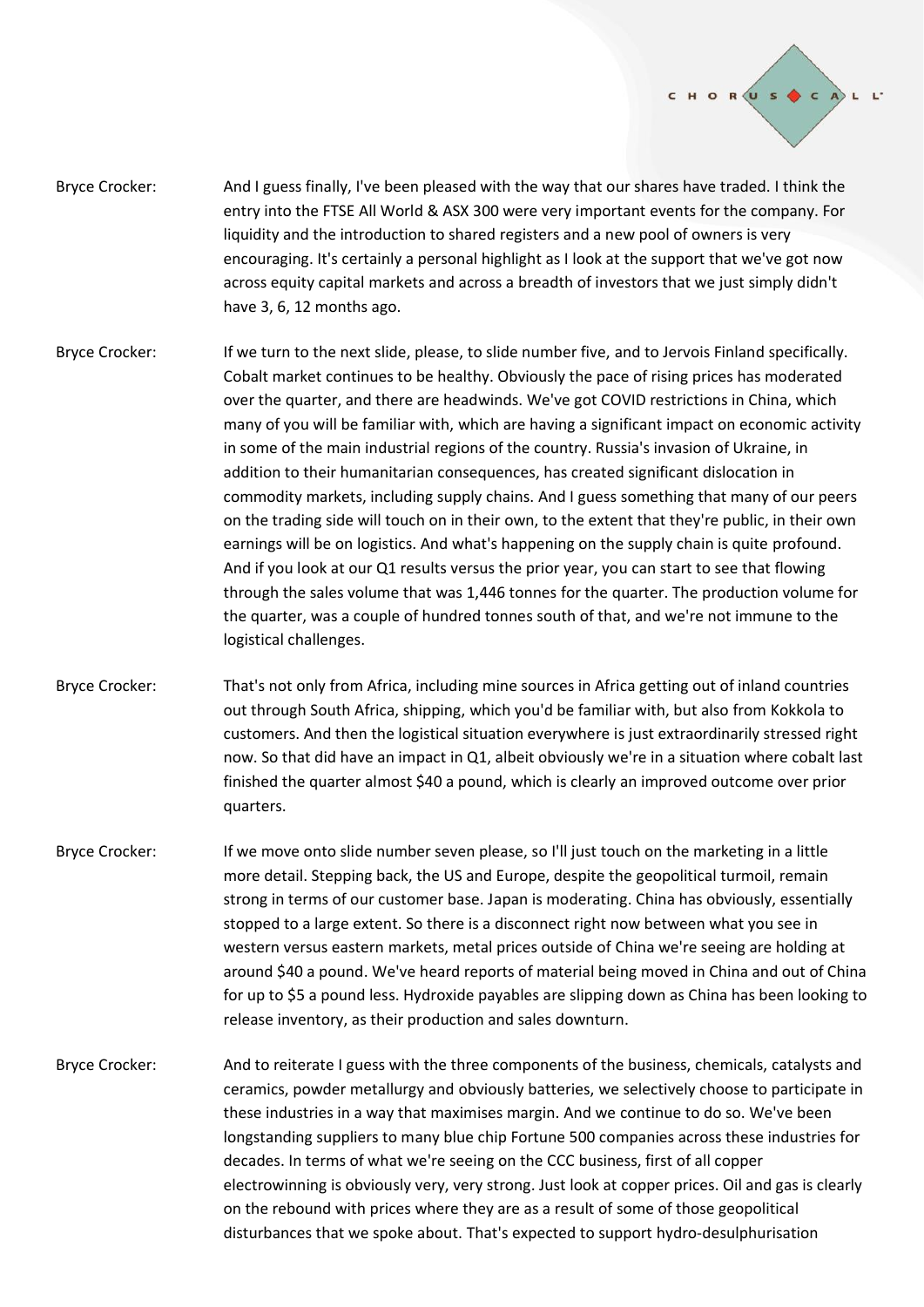

catalyst switch out. Pigment industry in Europe is under pressure due to the supply chain. And every [unaudible] industry broadly is under pressure but the pigment industry in particular.

- Bryce Crocker: But overall, if we look across the CCC business, the business is steady. We're moving the units [inaudible] on the price side that we have less units to take advantage of some spot opportunities to what we would've otherwise but certainly strong with CCC. But certainly a stabilisation, what we did see in Q1 on the cobalt market was moderation of the rise in price and demand. And obviously China is a big part of the market that's had a significant switch with their zero COVID policy.
- Bryce Crocker: On the powder metallurgy side, I mean to touch on aerospace here, because people do forget how important aerospace is to the powdered metallurgy business. The customers that we have there, I mean they're in a position now where they're looking to have to switch out orders, switch out melts to other industries, to other customers, because aerospace is bouncing back. It's obviously bouncing back off a low base, but it's bouncing back strongly. Oil and gas again on the powder metallurgy, drilling, et cetera, strong. Automotive, variable. The semiconductor supply chain issues, they're not resolved by any stretch. So in some customers, we're seeing relatively un-impacted demand. In others, there's a degree of variability.
- Bryce Crocker: On the battery side, batteries will be steady in terms of the volumes that we're moving in. Clearly the sentiment is strong. This is a part of the business which, again, the level of demand is certainly increasing. The inquiries that we're getting here are strong, certainly far in excess of what we selectively choose to supply to this particular end market. And this is certainly an element of strong growth in the future that we'll be looking to both tactically and strategically in terms of how we can obviously expand our business there in a sensible, economic way over time. If we can move to slide eight, and then I'll pass over to James to start running through the financials, please.
- James May: Thanks, Bryce. So turning to financial performance on page eight summarising some strong financial results for Q1. But not withstanding that, there are emerging headwinds which were very much the current focus of business for the remainder of this year. Starting on the revenue side, as you can see the chart, really good momentum, shown by the four successive quarters of sales growth. And that growth, as Bryce indicated, us underpinned by both rising prices and also solid performance in terms of sales volumes through that period. And turning to costs, as indicated, we've got lower realised feed costs in the P and L during the quarter. This was really the result of a net drawdown of raw materials inventory. The inventory comes across from the balance sheets in the P and L at an average cost. And because we buy materials at prices linked to the cobalt price, that in periods where inventory has declined, but cobalt prices are going up this has a favourable impact on margins. The benefit was partially offset by some adverse impacts consistent with what we've seen in prior quarters where the price has moved up aggressively.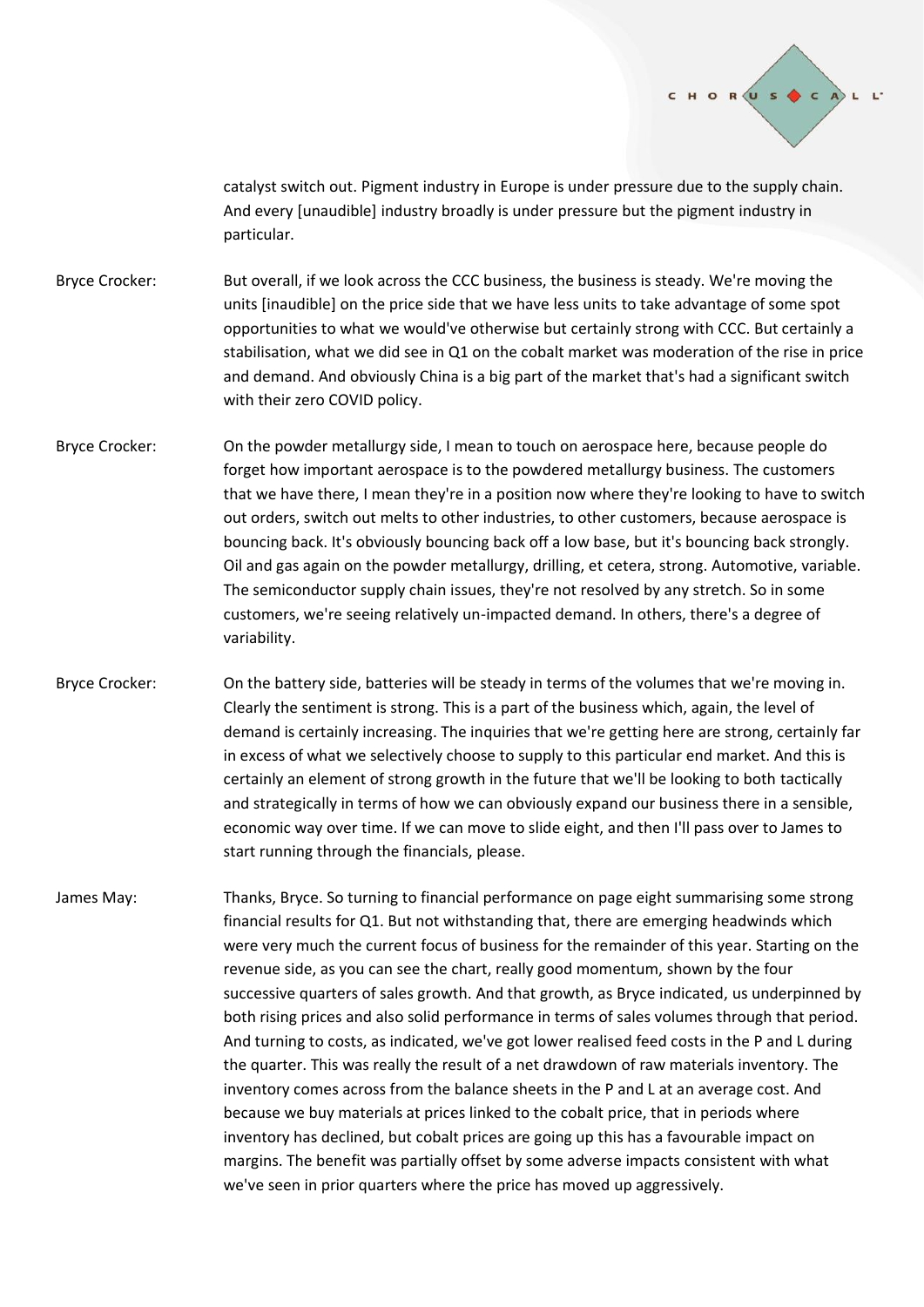

- James May: Those impacts manifest in the form of a revenue lag as a function of the way we price sales contracts and obviously knock-on effects on open purchases. We pretty much see these as temporary and transitional effects that happen when the cobalt price increases. And again, we've included some illustrative analysis in the appendix to the presentation to assist with the modelling of those impacts. Overall, strong results and healthy illustration of the margins the business can generate. However, we do face several headwinds.
- James May: While the direct impact to the business from the Russian invasion of Ukraine has been relatively limited, there's a small number of consumables where we've had to move to identify alternative supply. As Bryce indicated in his summary of the market, some of those indirect impacts are intensifying. And there's risks around both cost and inflationary pressures and supply chain reliability. And managing and addressing those risks is really becoming the key focus of the business for the remainder of the year.
- James May: If we can turn the page to page nine on EBITDA guidance, overall EBITDA guidance is unchanged for the year, into the 50 to 55 million EBITDA range. And that's based on actuals from Q1 and a Q2 to Q4 cobalt price of 39.75, which is close to where the spot cobalt price is today. Relative to the guidance we issued in January, a favourable benefit of continued rises in prices and the positive impact for the remainder of the year is offset by the effects on EBITDA that we see when prices rise, as we indicated just a moment ago. And also downside risk on sales volumes, a lower guidance on sales volumes pretty much linked to the risk of logistical world supply chain interruptions that we just spoke about. And as noted, we'll continue to focus on managing those risks through the remainder of the year.
- James May: Just turn next to page 10 on working capital. Our business in Finland continues to be underpinned by over 100 million US of working capital, which is concentrated in inventories. We saw a net increase of approximately 10 million US in the quarter, in particular because we purchase cobalt intermediate products on a pricing basis linked to the cobalt price. It means that, as prices go up, so does our working capital needs that the business requires. So in the quarter, we saw an increase in working capital due to price increases and the flow through effecting to inventory and also receivables. And that was partially offset by a net draw down on inventory volumes. So we continue to fund working capital movement in a capital-efficient way. Through the debt facility we have with Mercuria we drew down 17.5 million US dollars from that facility in March, which meant it was fully drawn at that day. That helped fund working capital and leaves sufficient cash on the balance sheet at 31 March to provide us with financial flexibility in Q2 in the face of continued market uncertainty. Bryce, back over to you.
- Bryce Crocker: Thanks, James. If we move to Idaho so, as you can tell from the overhead, we've got a lot going on. We're taking the some of you on the line to site shorty with the visit, which we're excited to be hosting. Progress is good. Certainly if we start on the ground and in the mine is advancing. Both the east and the west portal, we're in a position now where we're starting to begin the decline, so the advance is downhill. On the surface, much of the equipment that's now up on site in terms of long lead order items market which still needs to come up, probably at about 20 out of the 30 accommodation modules up. We're waiting on the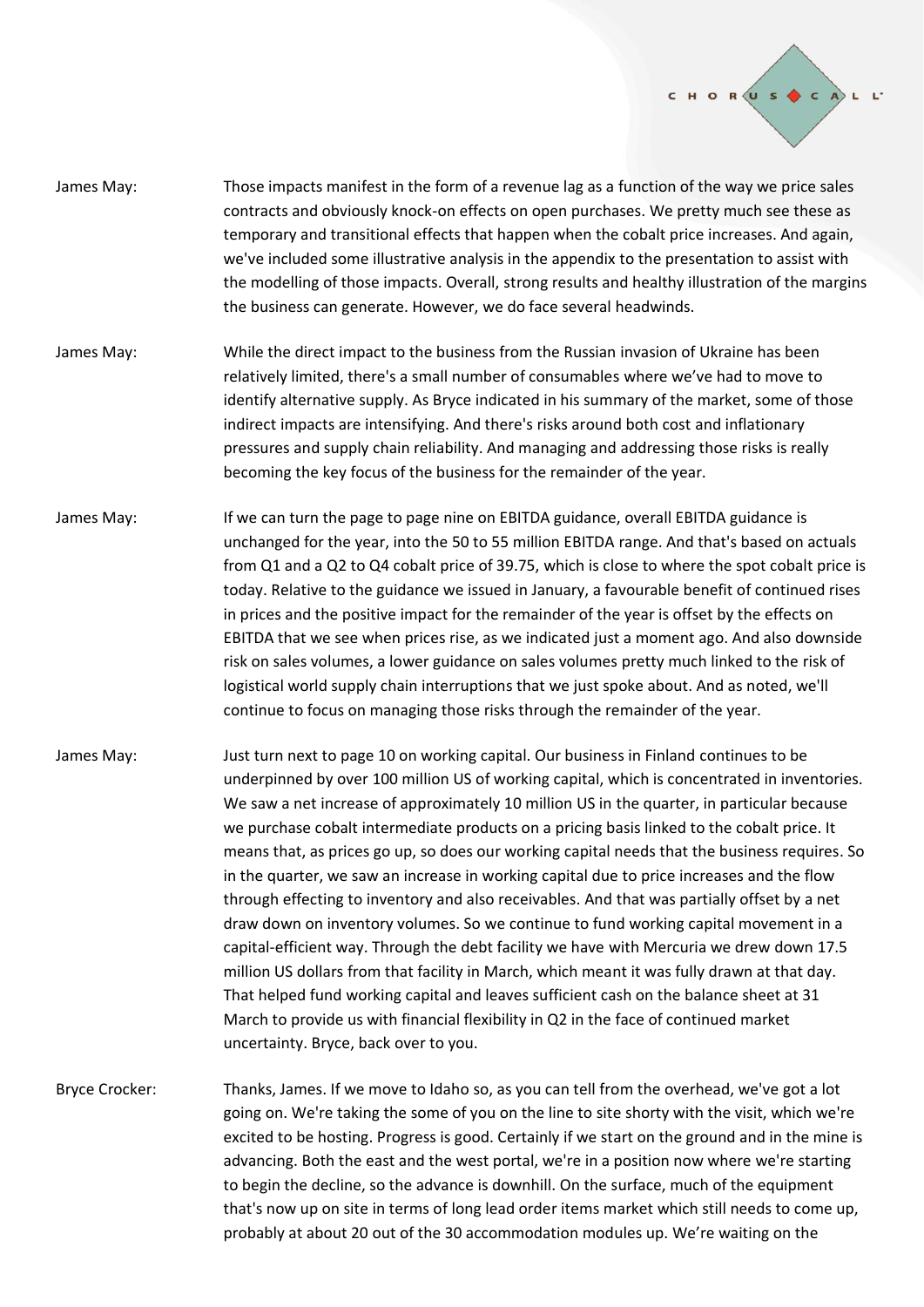

kitchen, so this is in relation to the camp. The filter pressers will be coming up later in the year. But aside from those, the majority of the rest of the equipment is now up on site, ready to be installed. As you can see, the crushed ore bin, which is the cylinder object just in front of the concentrators, the crushing shed at the back there in the green, that's complete. Most of the teams worked across the course of the winter.

- Bryce Crocker: We talk about having 30 staff. That's really an owner's team. There's about 100 people on the site on any one given day. Weather conditions have been, as you would expect at 8,000 feet, variable. But we've been able to operate safely and effectively. Mike Romaniuk, the Project Director who used to run Sudbury Basin for us at Xstrata. He's done a fantastic job, and Matt Lengerich as well, setting up the owners team, and really setting ourselves up for success, has been very positive. Much of the building infrastructure is now in place. The water treatment plant is fully commissioned and tested. Certainly we're now looking at switching across and really ramping up underground development. We've got some drills now in place, so we're drilling underground. That commenced both to drill ahead of mining, to understand ore body variability. And also in relation, we're also looking to initiate some surface drilling, which will commence in a month or two, once a rig relocates.
- Bryce Crocker: And certainly the initial mine life based on the reserve associated with the 43-101, there's only seven years. We strongly expect that we can expand that, and it's certainly a big focus of what we're going to be doing across the year, both underground and from surface. James will talk a little bit, or we have spoken a little for the round of financing. You've got the first bond, which has drawn down second tranche due mid year, a little later. And certainly, progress at site is going well. The accommodation plant, accommodation facility is going to be important, got to be in place around mid year. And that'll certainly allow the productivity to ramp up as we move towards commissioning in September or, kind of in Q3, with the opening ceremony in September, which again is quite exciting for the United States to have its only cobalt mine in generations.
- Bryce Crocker: If we move onto the next slide, please operator. So Sao Miguel Paulista, I mean I'm really excited by the opportunity Sao Miguel represents, because I think this is an example of how we can add genuine value. This is a facility that we're purchasing for 125 million reals. The consideration is event based. It's staggered out to an outside date of June 2023. We're essentially restarting a facility for a fraction of what it would cost to construct a new facility. It's a proven facility. It's operated before, and I think the approach that we're taking to this initial restart is the right approach. Low capex, so you're talking 55 mil capex to restart based on materials that the facility has processed in the past. So it's a lower production rate than in the past, 10,000 tonnes of nickel sourced via MHP and 2,000 tonnes of cobalt sourced by cobalt hydroxide, the same raw materials that the trading group are taking through Kokkola.
- Bryce Crocker: And what I like about this restart is it's moderate capital, that you're talking pretax NPV of 225 to 230 , pretax nominal IRR approaching 50%, 47, post tax 35, post tax 140 NPV, and that's at \$8 cobalt [sic], sorry \$8 nickel and \$25 cobalt. And again, I think it's appropriate to plan prudently in terms of how we publish long-term prices that underpin studies. But this facility with 12 months from production, and you don't have any elevated pricing in those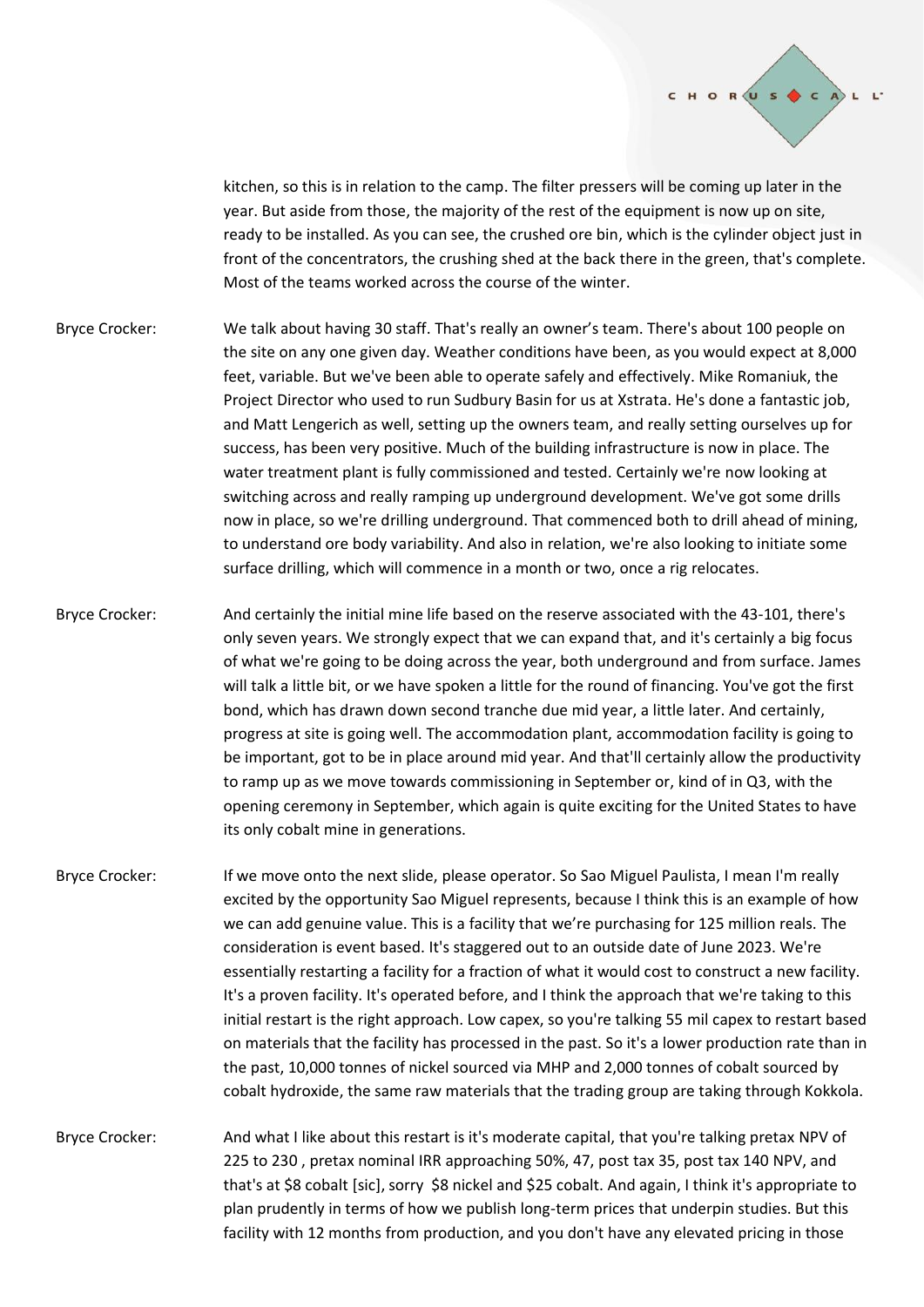

early years in the economics. And I think certainly it's difficult to forecast prices these days. Our team have traded nickel for a long time. If anyone tells you what they know the nickel price is going to be in three months, then I'd suggest that's misleading. Market right now is very difficult to project. But we've got a high level of confidence that the next three years, we're going to see elevated pricing on both commodities, which is going to underpin the restart here in a way that wouldn't have perhaps done under a lower price environment to really repay that capital faster than we potentially have forecasted in the BFS.

Bryce Crocker: So this is certainly, it's something that they're moving forwards with. It'll be integrated ultimately with Idaho. The team is working on the autoclave and how that will slot in. But I think moving forward quickly and opportunistically, to restart the facility in a low risk way and integrate it with ICO over time, as ICO comes down from Idaho. That's going to be a sensible approach for us moving forwards. The ultimate aim is to restart Sao Miguel at 25,000 tonne capacity. I'm certain that's something that we're working towards, but equally I'm a big believer in de-risking and investing capital in a measured way. And this is something that I think is an excellent balance. And to be frank, it's really that the current market provided an opening for this scenario that perhaps wouldn't have been there. Even though the economics are good at \$8 nickel, \$25 cobalt, certainly once you start running more elevated prices during the early years, it's strong. And so this is something that we're excited by and pleased to have the feasibility study out. I'll pass back to you, James, to finish up with corporate.

- James May: Yeah, thanks, Bryce. So on page 18 [sic], you'll see the cash reconciliation chart from the quarter. We opened the quarter with 49 million US on the balance sheet. You'll see the positive EBITDA contribution there coming from Jervois Finland and some net out of costs elsewhere in the group. And then that change in working capital that we spoke about earlier, the capex spend predominately in ICO financing, other costs reflected there in the red bars on the chart. We then drew down the first tranche of the bond from the ICO. As indicated at the time, we satisfied the cost to complete tests, drew down that money to continue the funding for the development of ICO through the course of this year. And then the final bar there, you'll see we drew down the Mercuria facility, as previously indicated, 17.5 million. So that leaves us with 88 million US on the balance sheet, and debt facility is drawn debt at around 125 million across two facilities at the balance sheet date.
- James May: And really when we sort of look at that, we've got a portion of that remains dedicated to ICO development that's sitting in Jervois Mining USA, our North American entity. And the balance there required to run the business, to ensure we've got the right level of financial flexibility to meet various scenarios ahead of us in Q2 and Q3. So that's the summary of the financial cash position for the quarter.
- James May: If I just sort of summarise, a couple of other points, I think overall if you take a step back and look at our financing strategy, it's really quite balanced. And I think we are harvesting the benefits of a robust strategy, where we've got both the longer-term debt for development purposes, ICO. That's pretty much going according to plan in terms of the progression and the use of those proceeds and the Mercuria facility, which really is helping us meet that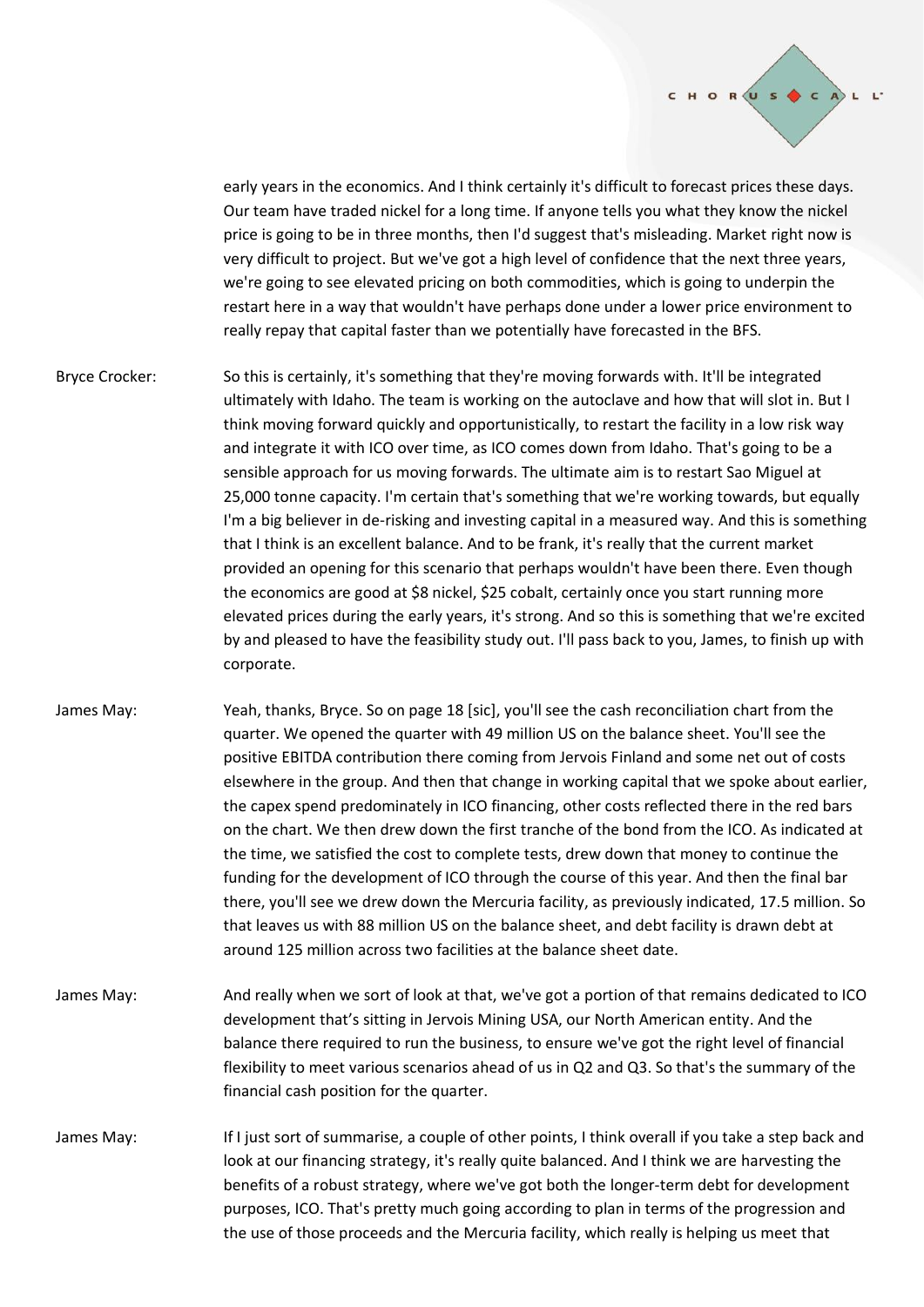

working capital requirements in the face of higher cobalt prices. And worth noting as well that that Mercuria facility, it has an Accordion feature. There's an uncommitted additional tranche there of an additional 75 million that's potentially available by agreement and consent with Mercuria that would increase that facility and continue to provide flexibility if prices continue to move up.

- James May: And then finally, in terms of wider corporate activities, we have continued to operate with a lean corporate centre that one is very much focused with dedicated expertise across various domains. And a very busy quarter. We've made very good strides in terms of continued build out of the operating backbone of the Jervois Global platform right across technical, commercial, business support systems the whole sort of spectrum and [sic] really pleasing what we've done to take strides to not only developing at our assets at the individual asset level but really providing that fit for purpose backbone that will help steward Jervois going forward as a truly global operating company. I'd like to just pause there and, Bryce, hand back to you for any closing remarks before we take Q and A.
- Bryce Crocker: I guess just on the reference to an operating company, I think clearly a lot of these results is a heavy focus on Jervois Finland and the Kokkola complex. And clearly it underpins, it significantly underpins who Jervois is today. But who Jervois will be shortly, we'll be commissioning what we will envision will be two other businesses, operating businesses generating cashflow in Idaho and Brazil. Clearly Idaho is very proximate. Brazil is also not that far away in the context of timelines associated in our industry. And I get excited about the fact that we'll shortly have three cashflow generating assets. And we'll be up here talking about earnings in a way which is just more diverse, more robust, not detracting from anything that obviously is underpinned by Jervois Finland results, which is very encouraging. And I think if we look clearly, we live in a geopolitically complex world. It's the regionalization of supply chains. It's real. Certainly I'm regularly talking to politicians in each of the United States, Europe and here in Brazil as well.
- Bryce Crocker: I'm here this week. A number of our meetings are taken up with at their request to talk through critical minerals in supply chain cooperation with like-minded allies. And certainly Jervois is proud to be playing our part in a meaningful way, and supplying units today into each of these markets and certainly looking to expand our presence moving forwards.
- Bryce Crocker: Clearly it's always good to have quarterly results when you've kind of got a macro tailwind albeit, unfortunately, some of the commodity turbulence has been caused by quite horrific events. But certainly as it pertains to cobalt, the market is overall strong. We're not getting pushback from customers at this price. We're not getting substitution at this price, and I think that we're in a good space. And certainly if we look at the opportunity, that Kokkola represents for Jervois moving forward on the doorstep of Europe as being an established facility as they look to ramp up their electrification then we feel as though we're really well placed to do likewise from our side and play a meaningful part in both how Europe looks to solve some of its challenges and also as the United States looks to do likewise.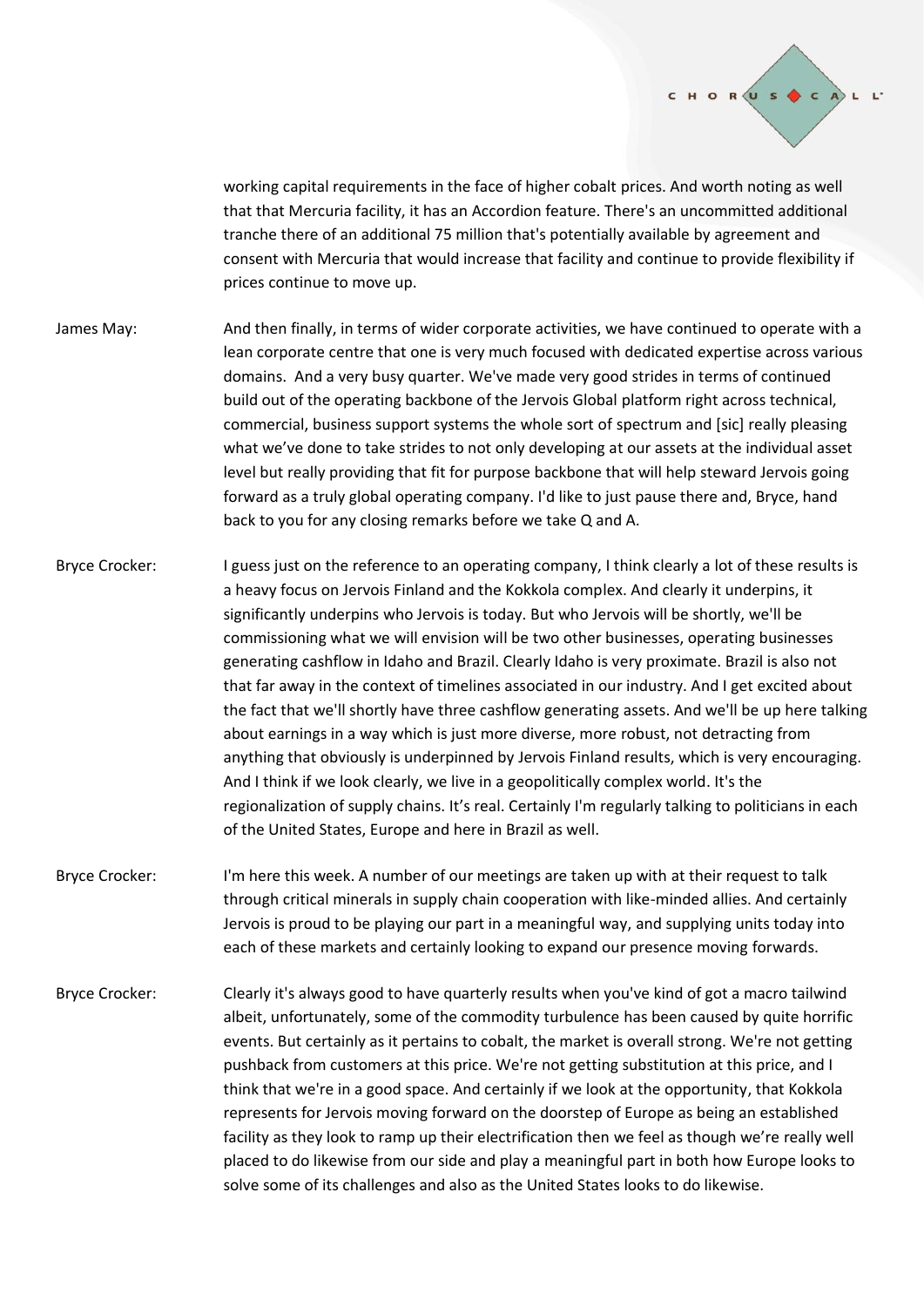

- Bryce Crocker: In terms of the company, and again I'm proud again of the quality of the team and the work that's gone into these results and the calibre of the individuals and their work and the dedication that's really going into what we're looking to create. And we're really excited to be moving forwards. So I'll pause there and open it up to questions, Operator.
- Operator: Thank you. If you wish to ask a question, please press star one on your telephone and wait for your name to be announced. If you wish to cancel your request, please press star two. If you're on a speaker phone, please pick up the handset to ask a question. We'll now pause momentarily while questions register. Your first question comes from Fredrik Stene from Clarkson Platou Securities. Please go ahead.
- Fredrik Stene: Hey guys, nice to be on the line here and see recent progress. And congrats on the BFS here. I think I actually wanted to focus a few of my questions on SMP here and the new report. So just given your comments on what's happening in Finland with certain supply chain issues and just, well, supply chains in general being a bit strained globally, do you think in terms of the timeline around SMP and your capex estimate, startup estimate, et cetera, that that could be impacted in some way by what's happening on the supply side at the moment? Or does report already take that into account?
- Bryce Crocker: I don't believe so. We've finalised, and this part of the study, was really initially completed in Q4 last year. We made a decision to update that just recently as part of this public release. So it's been reviewed very carefully by Ausenco. A large part of the manufacturing component is obviously being sourced domestically within Brazil. We're restarting the facility, so this is a refurbishment. And that's where the level of risk is quite different.
- Bryce Crocker: For example, if you talk about the stage two full restart, then that involves long lead items such as autoclaves. It involves potentially pieces of equipment that may not be able to be fabricated, that we may choose not to fabricate in Brazil. For the restart of the facility, there are modifications associated with additional impurity removal capacity to allow us to process a mixed hydroxide product, the MHP. But in terms of the complexity of those, no. I mean I think that we're very confident that this is a rapid brownfield restart.
- Bryce Crocker: I can tell you that the Brazilian team that have operated the facility in the past is that they think they can do it much more quickly than what is ultimately being signed off in the BFS. Now I think that what we've got in the BFS is robust, and we can stand behind it and have confidence in it.
- Fredrik Stene: That's very helpful. And just on the permitting side with relation to transaction close, et cetera, you're also confident that that part will be done and completed within the communicated timeline here?
- Bryce Crocker: I believe so. It's obviously been frustrating for us and frustrating for investors, that we haven't closed the acquisition, we would have like to be invested already. But equally the CP is there for a reason. A number of my meetings here this week are around that. There is progress, and ultimately we remain confident that closing will occur as forecast.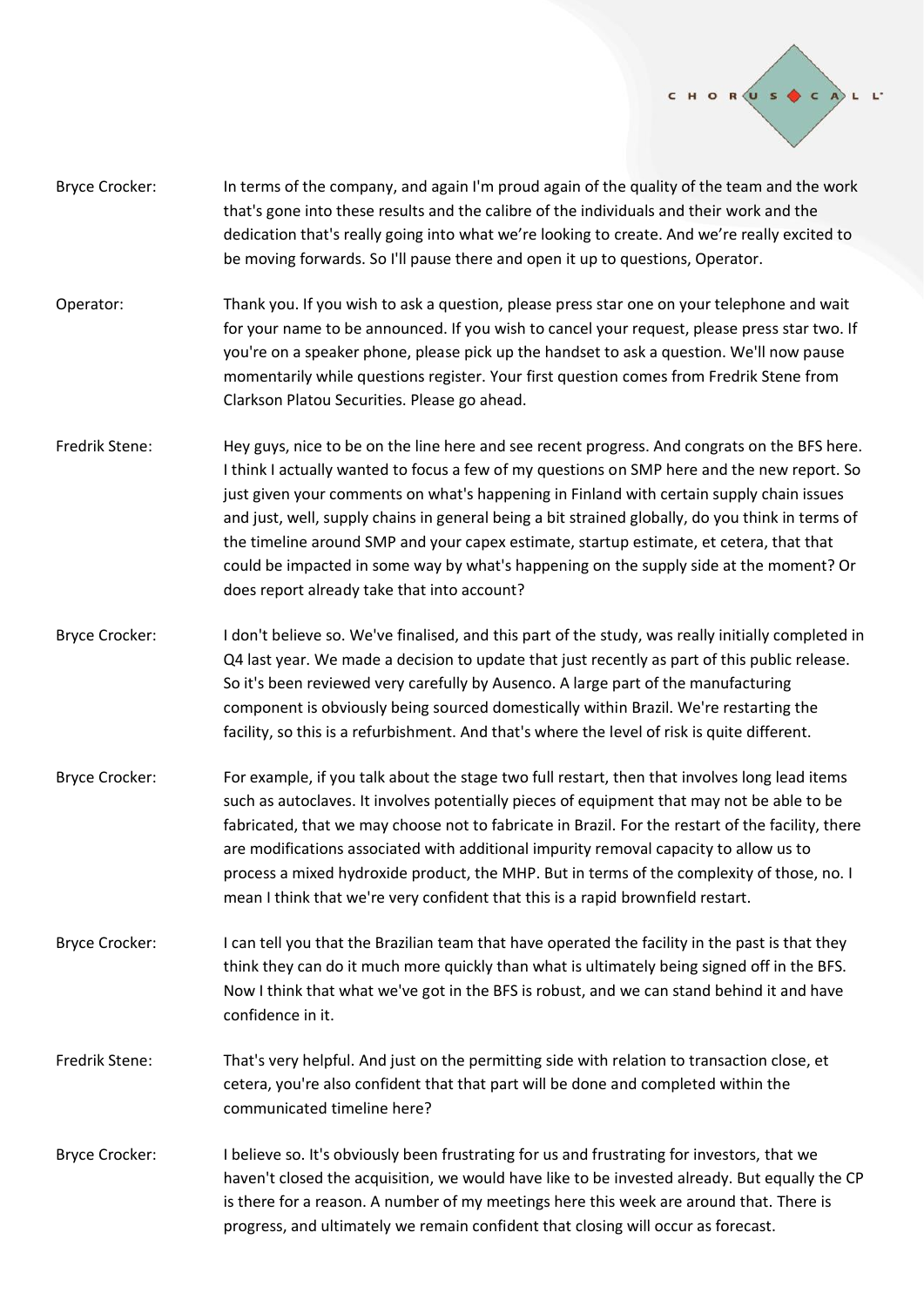

- Fredrik Stene: Yes, super. And just actually a confirmation here, because my line was a bit noisy earlier, just in terms of the guidance in Finland, does the new guidance, that also takes into account some sort of cost inflation, or sorry, tongue twister. But that's also taking into potentially increased costs on the supply chain, given your kind of comments around the market, et cetera. Since the price is higher, one was a bit lower, of course, but seems to be a cost element there as well. Is that correct?
- James May: Yeah, I can take that one. We did the update based on that updated internal forecast that then accommodates a range of factors. The big buckets really are benefit of higher prices then offset by some of the transitional effects that we spoke about on EBITDA as prices go up, a bit adverse to sales volumes and underpinning forecasts is also certain cost updates, as you refer to.
- Fredrik Stene: Okay, perfect. That's all from me, guys, have a good day.
- James May: Thanks, Fredrik.
- Bryce Crocker: Thank you, Fredrik.
- Operator: Thank you, sorry, thank you. Your next question comes from Andrew Hines from Shaw. Please go ahead.
- Andrew Hines: Yeah, hi, guys. Thanks and well done on what looks like what a good quarter. It's actually better than I was expecting, and I just wanted to unpack that a little bit. We have the 14.9 million EBITDA from the first quarter. I must say, I was expecting to see that impacted again by those revenue lags that you were talking about in the previous quarter, as the lag between buying product and selling product in a rising price environment impacts EBITDA. And given that the volumes were down, it looks like that impact of drawing down the inventories has had quite a positive impact on the EBITDA number. And I presume that means, James, this is probably for you, that in coming quarters, you're going to need to rebuild those inventories and probably at higher prices in terms of feed stock pricing. So I'm just wondering if you can just give me a little bit of guidance on how to think about that for the next couple of quarters. Are we going to see, perhaps near the second quarter, coming in a little bit lower as you go and rebuild those inventories?
- Andrew Hines: And then a bigger picture question around that for you, perhaps, Bryce, is you talked about the supply chain problems and the problems of sourcing material and I suspect that's part of what's happened this quarter. How does that make you think about sourcing feed stock for SMP? And when you start up at the 10,000 tonne production rate, how are you locking in material to feed that refinery? And what sort of pricing are you expecting to be able to, you know, are the payability rates still elevated? Is that going to be an issue for you, getting sources of material? And does that then start to make you think about wanting to lock in your own sort of dedicated supply of upstream resource for that?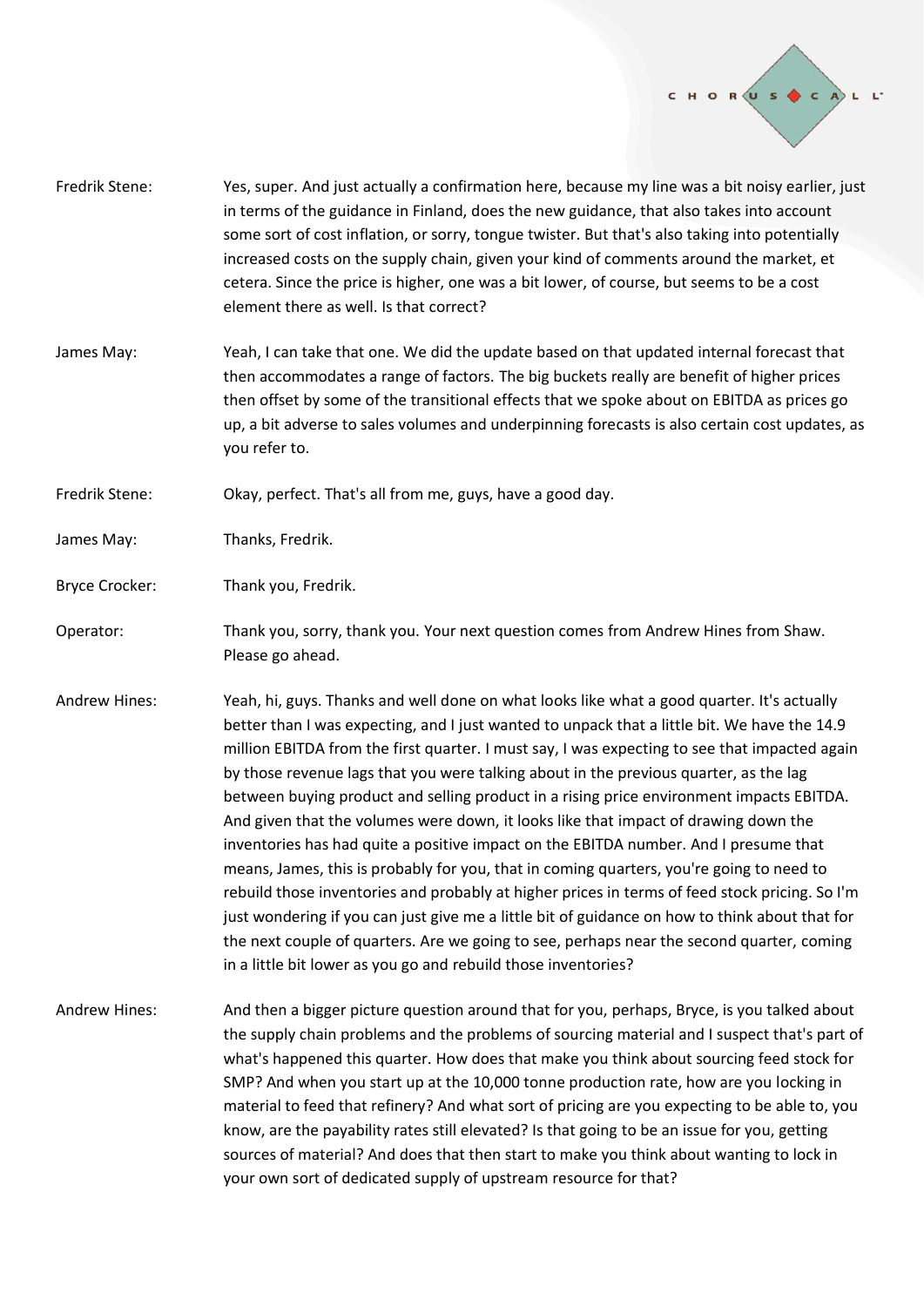

- James May: Yeah, Andrew, let me start. Yeah, look, I mean the point you highlight is exactly why when you take the quarterly result of 15 million and times it by four, you obviously get to 60, which is higher than the 50 to 55. And we've already sort of talked about a couple of factors that underpin that. But again, one of those factors as we wait for that forecast update is a lot of what you described, which is, there's some periods, what we draw down inventory. There's some periods where we build inventory throughout the year. And that is sometimes a factor that can create some unevenness in the distribution of EBITDA. So I think the short answer is yes, think about all those factors as you just get your head around the coming quarters and how that can play out.
- Bryce Crocker: And as it's on the question with regard to Sao Miguel, clearly supply chains are stressed right now. But it doesn't mean that units aren't available. There are units flowing, but they're just taking longer, and it's less predictable as to when they'll arrive. And the cost of getting them there is more challenged, but certainly the commodity markets, particularly in nickel and cobalt, the flows haven't shut. And so as we look at Sao Miguel, and clearly there's, in terms of restarting on cobalt hydroxide, I mean we're running a book of around 6,000-tonnes of purchases today. So another couple of thousand tonnes there, I'm certain there's in relation to Greg Young, Wayde Yeoman and Klaus Wollhaf [inaudible] the market is there for additional cobalt hydroxide, and certainly to have additional cobalt hydroxide being converted into metal outside of China is advantageous in context of US supply.
- Bryce Crocker: On nickel, on MHP, again there's a number of established suppliers, and we've been quite transparent in public about where the MHP was sourced from historically this facility processed, Goro, Ravensthorpe, et cetera. So those will certainly continue. There's a number of others. The commercial team has paused commencing detailed negotiations because of the elevated payables. And we've used 75% payable in the studies. That's typically consistent with the commodity price that we've also used.
- Bryce Crocker: Payablility today, I've mentioned that hydroxide has been ticking down. It ticked down from 90, maybe, to the high 80s, some trades getting down into kind of the mid 80s coming out of China. MHP is still operating at around the 90%, but we're obviously talking about 90% at a different price. And you're also talking about high 80s at a different cobalt price. And so that's really the window that we've got, the opportunity that we have, that kind of wasn't there when we had high payabilities at lower prices. And again, we all are reluctant to speculate on pricing, but on balance as I sit here and look at the prices that we had forecast as \$8 and 25, I feel confident that over the next three years that the facility is operating. They're more likely to be above that than below.
- Bryce Crocker: And so I think that now that we've got the study out, and clearly we're not going to contract material, although we've got flexibility, particularly with Kokkola and an ability to divert material until we get to a closing and the facility's "ours" we're not going to be looking at the hard contracts but the commercial team is active. They're kind of talking to everyone, as they always do. And looking at partners in terms of how we restart the facility is important. And it's, again, it's a different structure that what we're talking about with stage two. So stage two, 25,000 tonnes, obviously the capital will be higher, and the volume of nickel will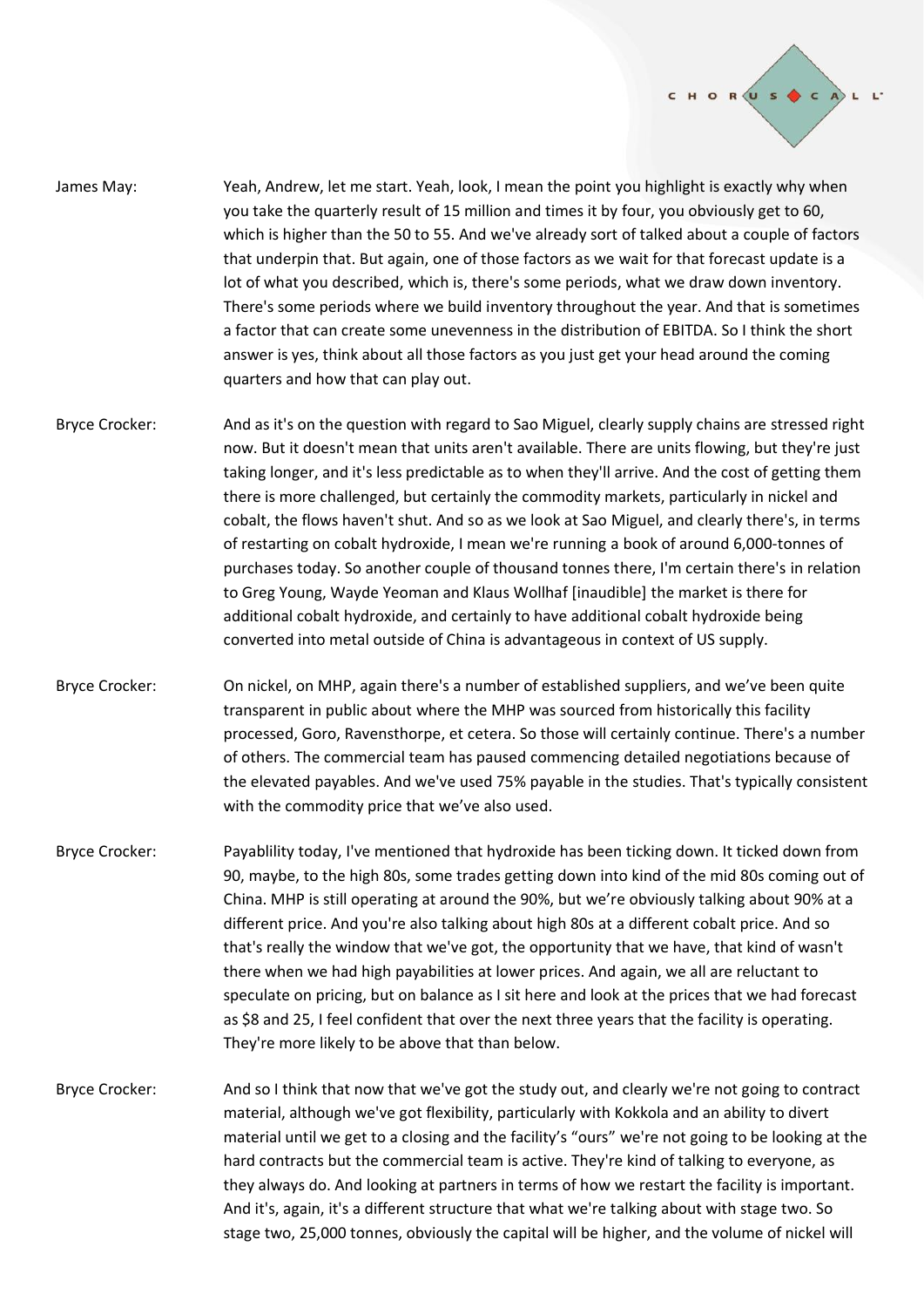

be larger. So for something like that, then you need to have a degree of contractual tenor and visibility and confidence that extends a number of years. And that can also extend into your other preliminary question on vertical integration.

Bryce Crocker: So a restart like this, I mean \$55 million is \$55 million. So you don't sneeze at it. But equally in the context of where Jervois is today and in the context of potential margins we can make and the confidence that we have in the metal price outlook in the next year or two and in the level of risk that involves in restarting the facility essentially identically to how it operated successfully for 30 years, it's a different risk proposition. And I think that's the right approach.

Bryce Crocker: And now that we do have, as soon as we do have definitive visibility on timing, then the commercial team will be able to sit down and negotiate those arrangements with more rigour. And on vertical integration, I think we've had this discussion. You can lock up supply into a business, a refinery business either contractually, or you can do it through ownership. We've chosen to do it through ownership, for example through Idaho. We also have an ownership of a potential supplier, albeit long debated, with Nico Young in Australia, the laterite that most people have kind of forgotten but it's still part of the portfolio. And it really comes down, I'll say I'm agnostic. I mean I think that in terms of where we've taken the company, I do look at us as a specialty chemicals company that's selling a high-value manufactured product that's going into a kind of a high grade sector and any of these and speciality chemicals. But equally, vertical integration, we're not averse to it, provided it makes sense at the right time for our shareholders, and that obviously includes us.

Andrew Hines: That's great. Thanks, Bryce.

Operator: Thank you. Your next question comes from Tim Hoff from Canaccord. Please go ahead.

- Tim Hoff: Hi, guys, thanks for the question and congratulation on the result today. I'm just wondering, at SMP with the capex number there, is here a proportion of that that is actually going through and doing work, that's going to cover some of the stage two capex? And I guess is it, or is it sort of staged inside the plant, that you can do stage one and then stage two, and they're two discrete sort of bodies of work?
- Bryce Crocker: So we're refurbishing the entire facility as it was. So it is a 25,000 tonne nickel refinery. We're refurbishing it to 25,000 tonnes of capacity. But when we put through MHP as the feed source, there's a different quality of feed source versus the nickel carbonate that the facility processed. And so we've taken a conservative approach. So the assumption that we've landed on with regard to mass balance and impurity removal capacity is 10,000 tonnes. Now clearly once we're in operations and I'll be putting pressure on the operating team subject to not having consequences for the Tocantins product and the quality of that as we look to reestablish key markets is to push that. But the facility itself will be the capacity of the refinery, which will be fully refurbished.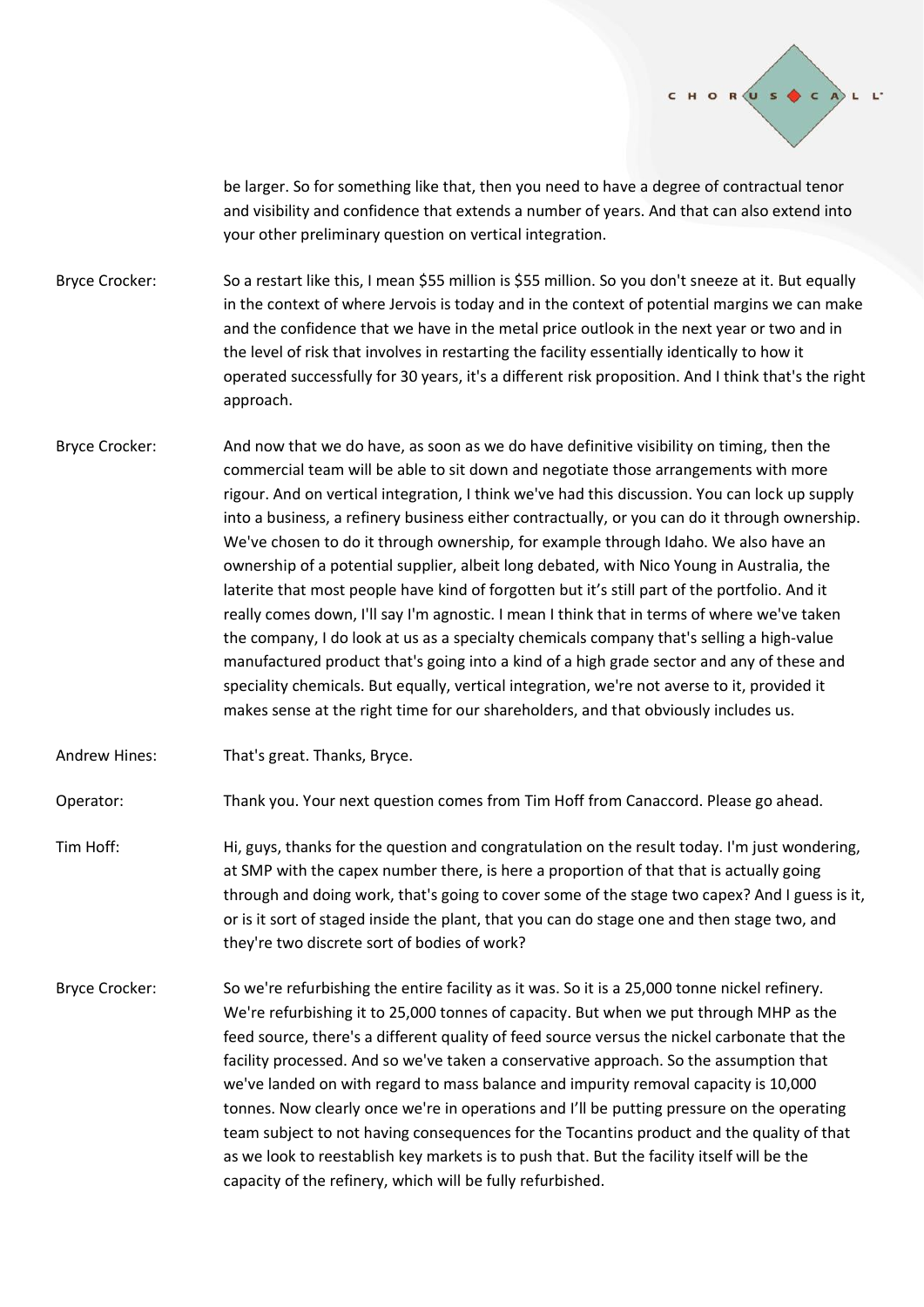

| <b>Bryce Crocker:</b> | What we won't have the capacity to do and the ability to do is to process sulphide-based<br>concentrates. That's linked to an autoclave, which is then linked to the subsequent BFS study<br>or parallel BFS study that Michael Rodriguez and Rogerio Cannoni are still residing in Canada,<br>supervising the testwork currently as it pertains to an autoclave.                                                                                                                                                                                                                                                                                                                                                                                                                                                                                                                                         |
|-----------------------|-----------------------------------------------------------------------------------------------------------------------------------------------------------------------------------------------------------------------------------------------------------------------------------------------------------------------------------------------------------------------------------------------------------------------------------------------------------------------------------------------------------------------------------------------------------------------------------------------------------------------------------------------------------------------------------------------------------------------------------------------------------------------------------------------------------------------------------------------------------------------------------------------------------|
| Tim Hoff:             | Okay, thanks. And in terms of timing in 2023, is this a front half or a back half, just given<br>there is some work to do there around getting some of the longer lead items in?                                                                                                                                                                                                                                                                                                                                                                                                                                                                                                                                                                                                                                                                                                                          |
| <b>Bryce Crocker:</b> | Sorry, I couldn't  The phone lines must have dropped out. And so could you just repeat the<br>question in terms of the half? I didn't quite catch that at from the end, sorry.                                                                                                                                                                                                                                                                                                                                                                                                                                                                                                                                                                                                                                                                                                                            |
| Tim Hoff:             | Yeah, just looking at the restart timeline for 2023. Is this more a second half story or a first<br>half?                                                                                                                                                                                                                                                                                                                                                                                                                                                                                                                                                                                                                                                                                                                                                                                                 |
| <b>Bryce Crocker:</b> | It'll be 12 months from when the Board approves capital investment decision. So obviously<br>we're not going to approve capital until closing is confirmed, and we've got a date there. But<br>then it's 12 months from there. As I said I think the timeline there is achievable. Certainly<br>that's the perspective of the local management team here in Brazil.                                                                                                                                                                                                                                                                                                                                                                                                                                                                                                                                       |
| Tim Hoff:             | Fantastic, thank you very much. I'll pass it on.                                                                                                                                                                                                                                                                                                                                                                                                                                                                                                                                                                                                                                                                                                                                                                                                                                                          |
| Operator:             | Thank you. Once again, if you wish to ask a question, please press star one on your<br>telephone and wait for your name to be announced. Your next question comes from Mitch<br>Ryan from Jefferies. Please go ahead.                                                                                                                                                                                                                                                                                                                                                                                                                                                                                                                                                                                                                                                                                     |
| Mitch Ryan:           | Good morning all, thank you for taking the question. I guess the EBITDA and SMP have been<br>well covered, but my question was more of a high level. There's been significant disruption<br>to the functioning of the LME nickel market. I'm just wondering if you were seeing a broader<br>impact on liquidity or price discovery in the cobalt market as a flow-on from that, or if<br>there's been no effect whatsoever.                                                                                                                                                                                                                                                                                                                                                                                                                                                                               |
| <b>Bryce Crocker:</b> | Very little effect, I mean nickel was obviously subject to its own nuances, and I think one of<br>the  I've spoken around the challenges of trying to predict near-term nickel prices. I think<br>I'm actually much more confident of having an \$8 long-term forecast in the model than what<br>I am of trying to predict what the model should have on years one, two and three right now.<br>But as it pertains to cobalt, we're not seeing  And that was a concern on the part of<br>customers, where the nickel was suspended, and you had prices going stratospheric,<br>because clearly there is a degree of substitutability between the two, particularly on the<br>alloy side of the business. But there wasn't really that. Fortunately there wasn't really a<br>disconnect. The cobalt market has continued to function normally, which is positive both for<br>us and for the customer base. |
|                       |                                                                                                                                                                                                                                                                                                                                                                                                                                                                                                                                                                                                                                                                                                                                                                                                                                                                                                           |

Mitch Ryan: Thank you.